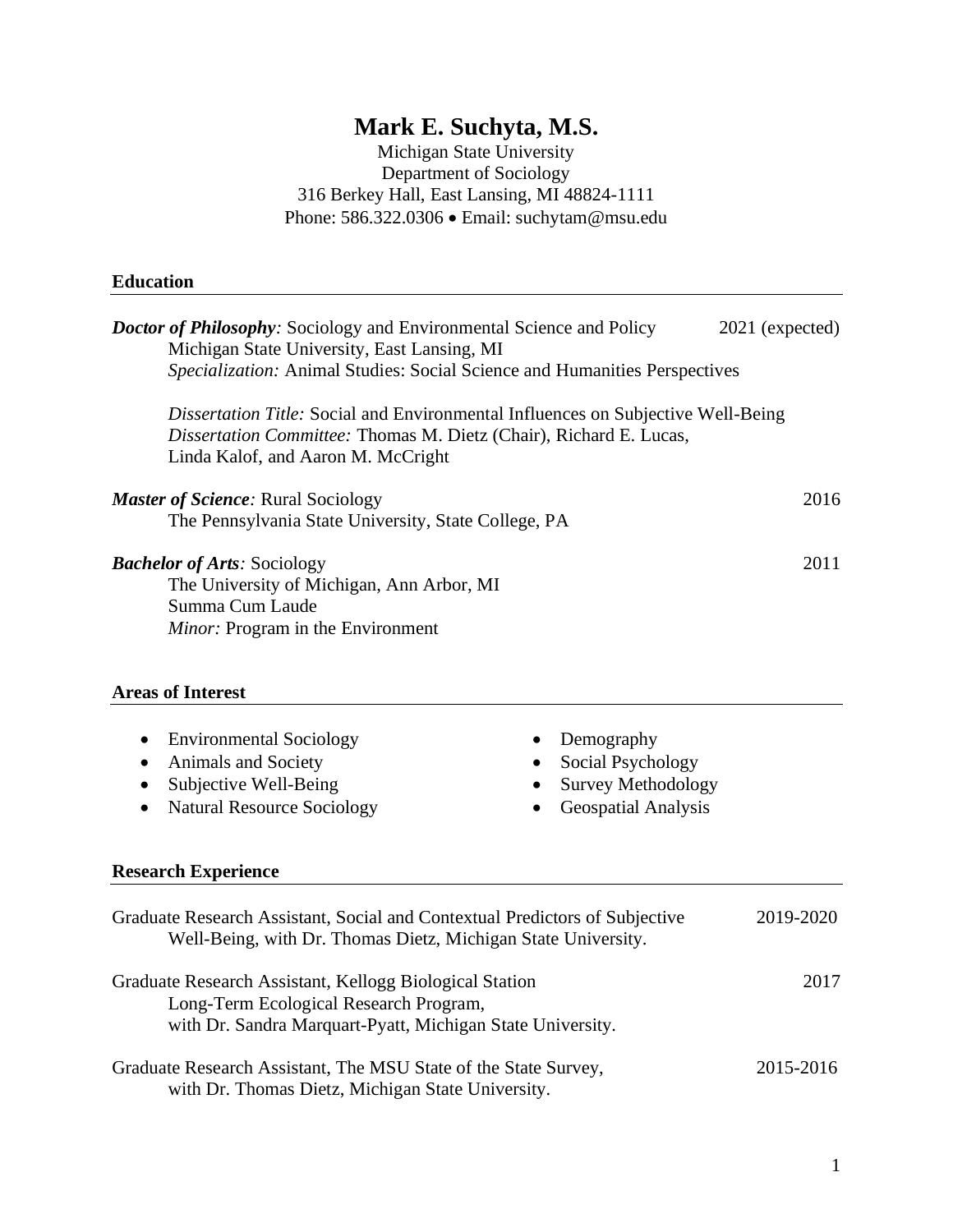| Graduate Research Assistant, The Marcellus Shale Impacts Study,<br>with Dr. Kathryn J. Brasier, The Pennsylvania State University.                                                          | 2013-2015 |
|---------------------------------------------------------------------------------------------------------------------------------------------------------------------------------------------|-----------|
| Undergraduate Research Assistant, Americanness, Masculinity, and Whiteness:<br>How Michigan Militia Men Navigate Evolving Social Norms,<br>with Dr. Amy Cooter, The University of Michigan. | 2010-2011 |

## **Publications**

## *Peer-Reviewed Articles*

- Suchyta, Mark. 2021. "Environmental Values and Americans' Beliefs about Farm Animal Well-Being." *Agriculture and Human Values*.
- Suchyta, Mark. 2020. "Sense of Place as a Predictor of Beliefs about Energy Development: A Study in Pennsylvania's Marcellus Shale." *Energy Research & Social Science* 70:101635.
- Suchyta, Mark, and Timothy W. Kelsey. 2018. "Employment and Compensation in the Marcellus Shale Gas Boom: What Stays Local?" *Rural and Community Development* 13(4):87-106.

## *Book Chapters*

Brasier, Kathryn J., Lisa Davis, Leland Glenna, Timothy W. Kelsey, Diane K. McLaughlin, Kai Schafft, Kristin Babbie, Catharine Biddle, Anne DeLessio-Parson, Danielle Rhubart, and Mark Suchyta. 2014. "Communities Experiencing Shale Gas Development". In *Economics of Unconventional Shale Gas Development*, edited by W.E. Hefley and Y. Wang. New York: Springer Science and Business.

## *Book Reviews*

Suchyta, Mark. 2015. "Review of Alasdair Cochrane's Animal Rights Without Liberation: Applied Ethics and Human Obligations." *Between the Species* 18(1):102-106.

## *Technical Reports*

Kamath, Dipti, Nicholas Kiulia, Haoyang Li, Mark Suchyta, and Yaunchenxi Zhang. 2017. "Managing California's Groundwater Under SGMA: Implications for a Sustainable Future." *ESPPulse*, Spring 2007:24-35. Environmental Science and Policy Program. East Lansing, MI: Michigan State University.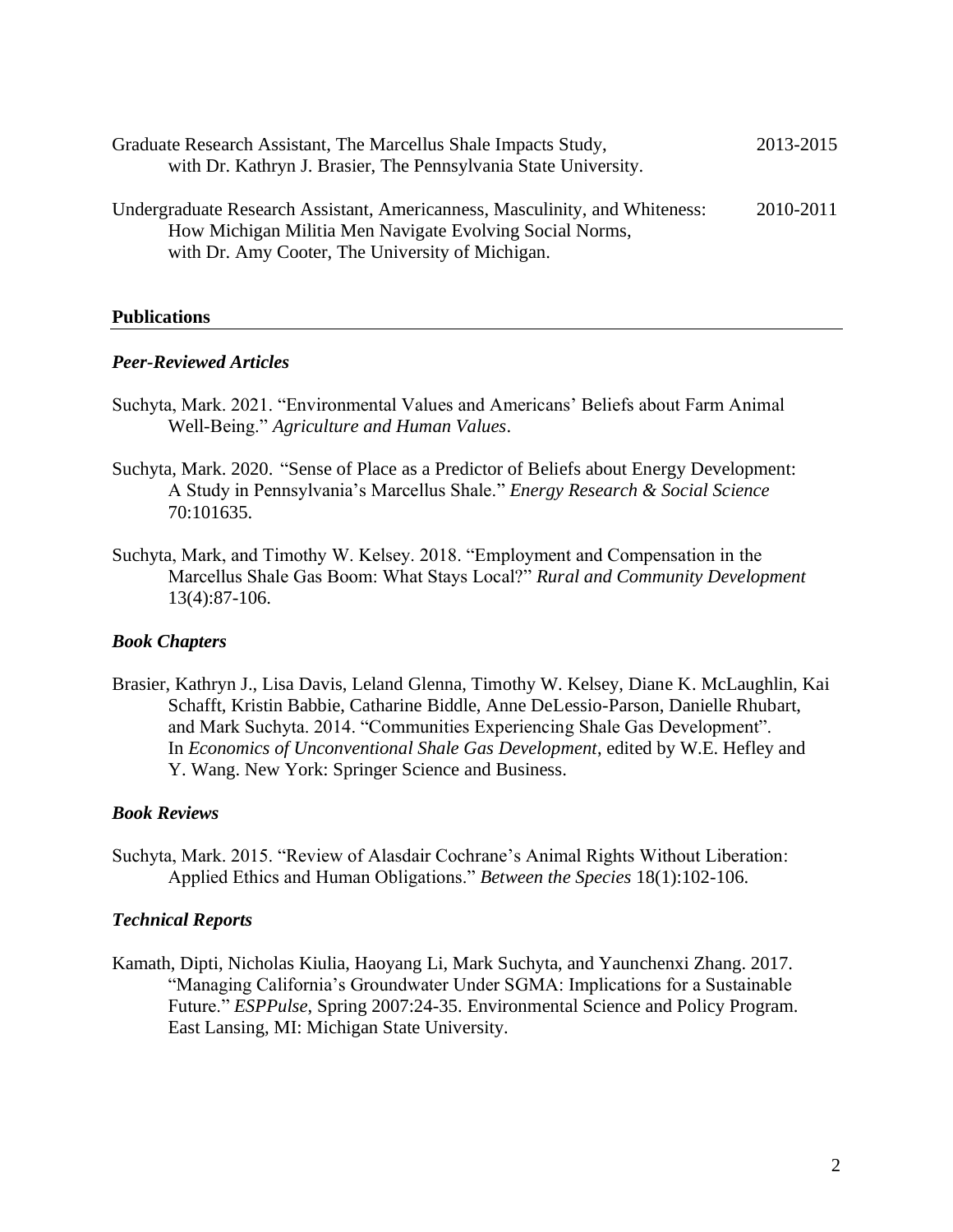- Brasier, Kathryn, Raeven Chandler, Leland Glenna, Arielle Hesse, Timothy Kelsey, Shannon Monnat, Joshua Perchinski, Kai Schafft, and Mark Suchyta. 2017. *The Marcellus Shale Impacts Study Wave 2: Chronicling Social and Economic Change in Northern and Southwestern Pennsylvania*. Harrisburg, PA: The Center for Rural Pennsylvania.
- Glenna, Leland, and Mark Suchyta. 2017. *Measuring Agricultural Changes Related to Marcellus Shale Development*. Harrisburg, PA: The Center for Rural Pennsylvania.
- Monnat, Shannon M., Danielle Ely, Mark Suchyta, Raeven Faye Chandler, and Arielle Hesse. 2017. *Health Insurance Coverage, Health Care Utilization, and Health Outcomes Within the Context of Marcellus Shale Development*. Harrisburg, PA: The Center for Rural Pennsylvania.

## *Other Publications*

Suchyta, Mark. 2020. "Is Animal Welfare Better on Smaller Farms?" *ASA Animals and Society Section Blog*, July 27. [\(https://www.asanet.org/asa-communities/sections/sites/animals](https://www.asanet.org/asa-communities/sections/sites/animals-and-society/blog#smallerfarms)[and-society/blog#smallerfarms\)](https://www.asanet.org/asa-communities/sections/sites/animals-and-society/blog#smallerfarms).

#### **Talks and Presentations**

#### *Conference Presentations*

- "Cross-National Environmental Influences on Life Satisfaction." Presented at the 2021 International Association for Society and Natural Resources Conference, June 22, 2021, Online.
- "Cross-National Environmental Influences on Life Satisfaction." Presented at the 2021 Michigan State University Environmental Science and Policy Program Spring Research Colloquium, April 1, 2021, Online.
- "The Importance of Appealing to Values in Animal Liberation Activism." Presented at the 2020 Students for Critical Animal Studies Conference, March 14, 2020, Online.
- "Environmental Values and Americans' Beliefs about Farm Animal Well-Being." Presented at the 2019 American Sociological Association Annual Meeting, August 12, 2019, New York, NY.
- "Sense of Place as a Predictor of Beliefs about Energy Development: A Study in Pennsylvania's Marcellus Shale." Presented at the 2019 International Symposium on Society and Resource Management, June 4, 2019, Oshkosh, WI.
- "Understanding Sense of Place in Pennsylvania's Marcellus Shale." Presented at the Michigan State University Environment Graduate Student Showcase. March 30, 2017, East Lansing, MI.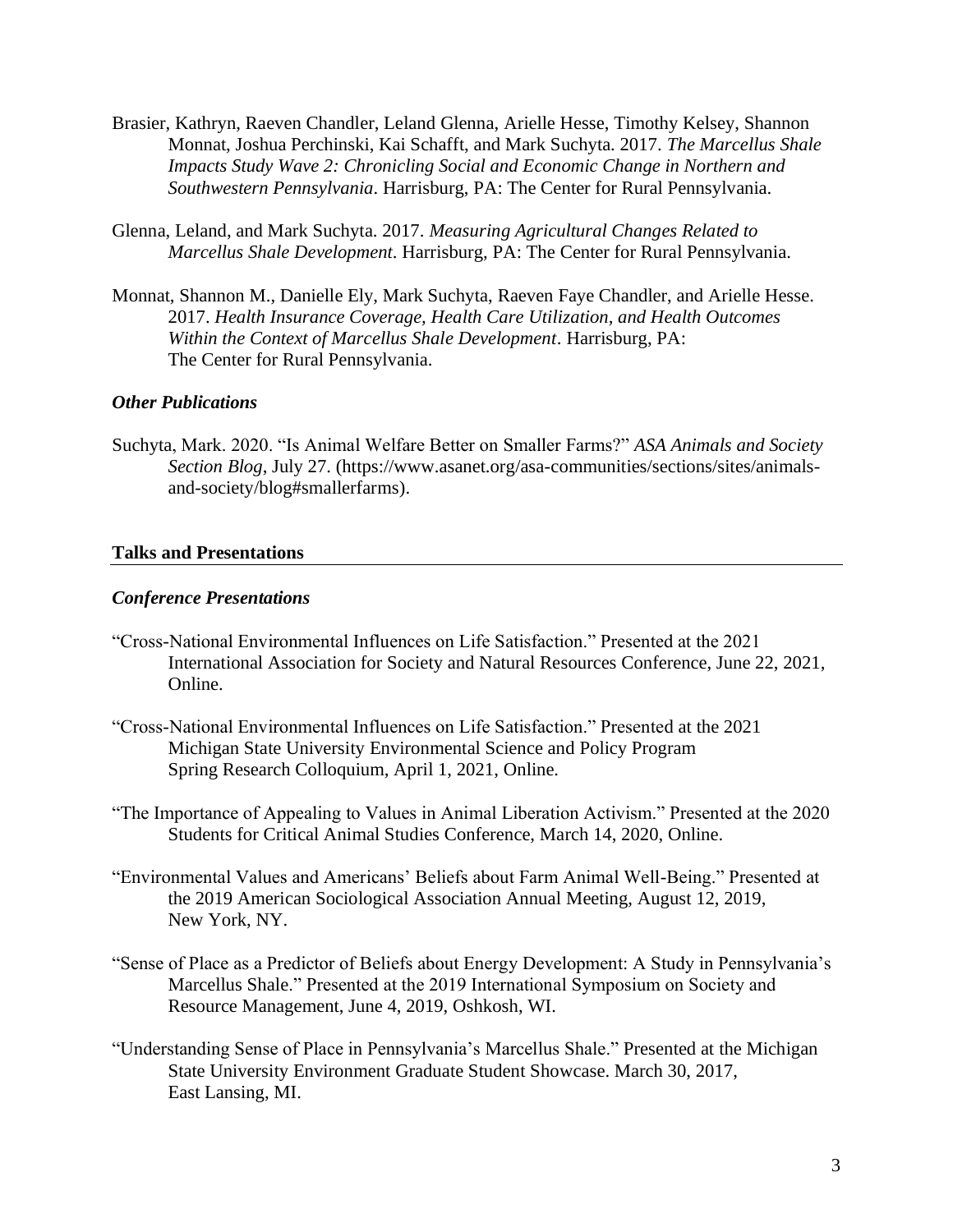- "Employment and Compensation in the Marcellus Shale Gas Boom: What Stays Local?" Presented at the Rural Sociological Society Annual Meetings, August 9, 2016, Toronto, Ontario, Canada.
- "Sense of Place and Attitudes about Natural Resource and Energy Development: A Case Study in Pennsylvania's Marcellus Shale." Presented at the Rural Sociological Society Annual Meetings, August 7, 2015, Madison, WI.
- "Understanding Sense of Place in Pennsylvania's Marcellus Shale." Presented at the Pennsylvania State University Rural Studies Conference, February 13, 2015, State College, PA.

## *Organized or Moderated Panels*

"Arid Lands Conservation and Management". Moderated Session at the International Association for Society and Natural Resources Conference, June 21, 2021, Online.

#### *Other Talks and Presentations*

"Understanding Sense of Place in Pennsylvania's Marcellus Shale." Presented at the Pennsylvania State University Rural Sociology Brownbag Series, March 20, 2015, State College, PA.

#### **Teaching Experience**

#### *As Instructor at Michigan State University*

| Sociology 412: Animals, People, and Nature (24 students) (Online) | Summer 2020 |
|-------------------------------------------------------------------|-------------|
| Sociology 100: Introduction to Sociology (79 students) (Online)   | Summer 2018 |
| Sociology 131: Social Problems (50 students) (Online)             | Summer 2017 |

#### *As Teaching Assistant at Michigan State University*

| Sociology 282: Methods of Social Research II (57 students)      | Spring 2019 |
|-----------------------------------------------------------------|-------------|
| Sociology 281: Methods of Social Research I (91 students)       | Fall 2018   |
| Sociology 282: Methods of Social Research II (62 students)      | Spring 2018 |
| Sociology 282: Methods of Social Research II (74 students)      | Spring 2017 |
| Sociology 220: Criminology (83 students)                        | Fall 2016   |
| Sociology 100: Introduction to Sociology (80 students) (Online) | Summer 2016 |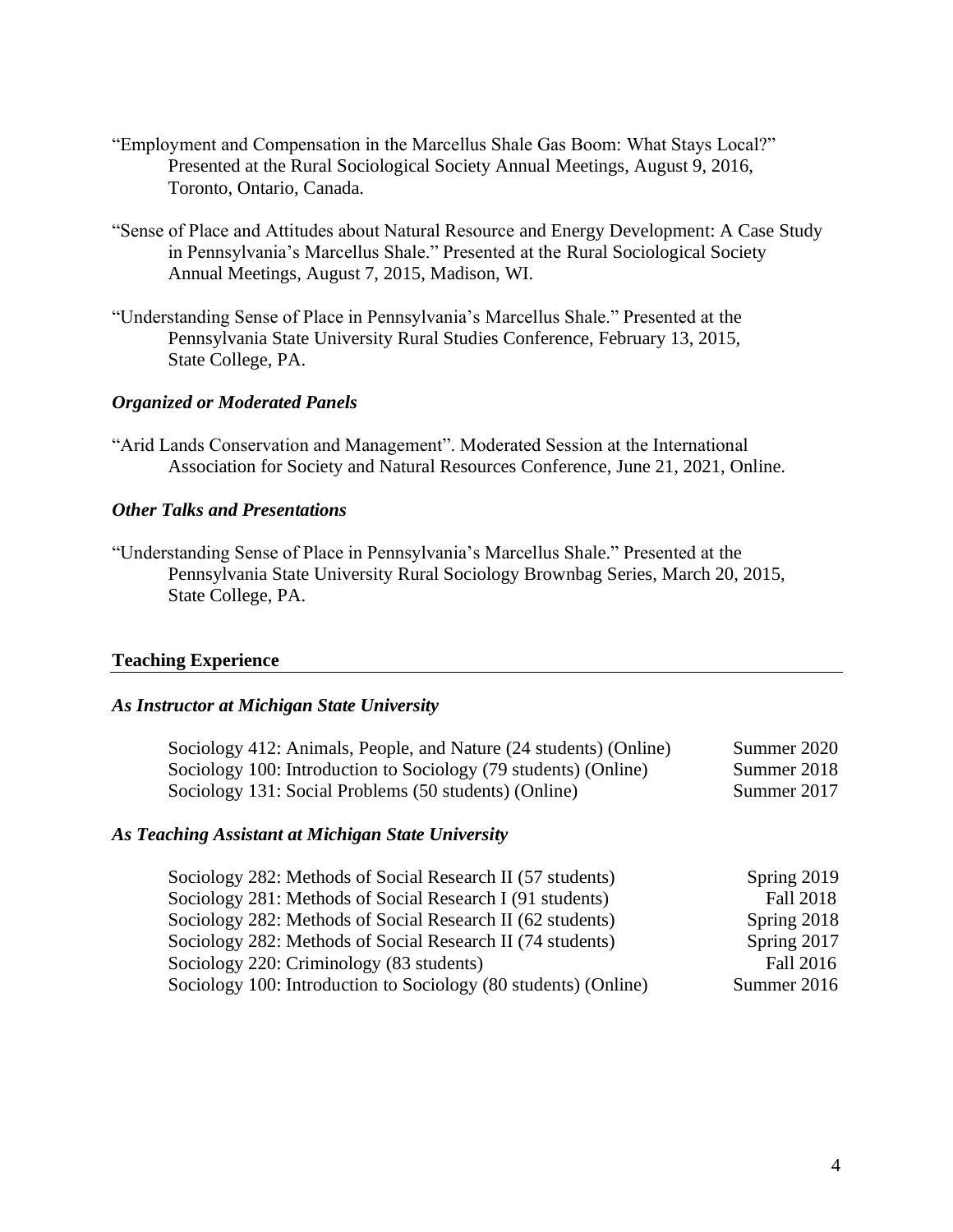## *As Undergraduate Facilitator at The University of Michigan, Ann Arbor*

Sociology 389: Practicum in Sociology (16 students) Winter 2011 A service-learning course which involved volunteering with a local homeless relief organization as well as weekly meetings for discussion of experiences and readings.

## *Invited Guest Lectures*

"Survey Methods." Presented as a Guest Lecturer for Sociology 282: Social Research Methods II at Michigan State University, April 4 and 9, 2018, East Lansing, MI.

#### **Honors, Awards, Fellowships, and Grants**

#### *Research Awards*

| Jane Goodall Award for Graduate Student Scholarship,<br>Animals and Society Section of the American Sociological Association.<br>Paper Title: "Environmental Values and Americans' Beliefs about Farm Animal<br>Well-Being". | 2020      |
|------------------------------------------------------------------------------------------------------------------------------------------------------------------------------------------------------------------------------|-----------|
| <b>Teaching Awards</b>                                                                                                                                                                                                       |           |
| College of Social Science Excellence in Graduate Student Teaching Award,<br>Michigan State University, \$500.                                                                                                                | 2020-2021 |
| <b>Research Fellowships and Grants</b>                                                                                                                                                                                       |           |
| College of Social Science Dissertation Completion Fellowship,<br>Michigan State University, \$9,000.                                                                                                                         | 2021      |
| Graduate Office Fellowship Dissertation Research Grant,<br>Michigan State University, \$2,300.                                                                                                                               | 2020      |
| Department of Sociology Summer Publishing Fellowship,<br>Michigan State University, \$6,500.                                                                                                                                 | 2019      |
| Environmental Science and Policy Program Doctoral Recruiting Fellowship,<br>Michigan State University, \$25,000.                                                                                                             | 2015-2016 |
| <b>Travel Grants</b>                                                                                                                                                                                                         |           |
| Animal Studies Graduate Specialization Travel Funding Award,<br>Michigan State University, \$1,027.                                                                                                                          | 2019      |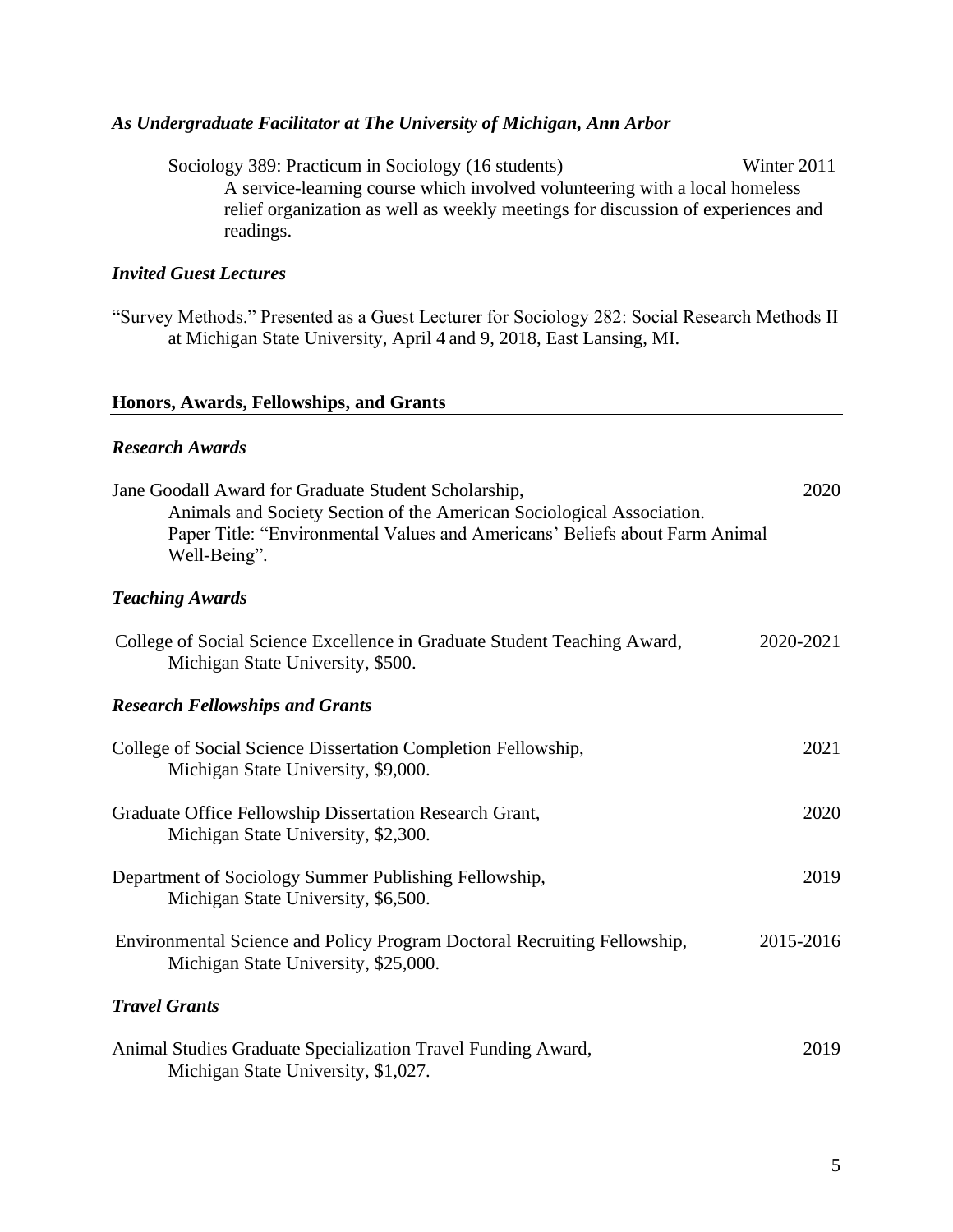| Graduate Office Fellowship Travel Grant,<br>Michigan State University, \$700.                                                                                                           | 2019                                |
|-----------------------------------------------------------------------------------------------------------------------------------------------------------------------------------------|-------------------------------------|
| Graduate Office Fellowship Travel Grant,<br>Michigan State University, \$1,200.                                                                                                         | 2016                                |
| <b>Education Grants</b>                                                                                                                                                                 |                                     |
| Animal Studies Graduate Specialization Education Award,<br>Michigan State University, \$1,700.                                                                                          | 2019                                |
| Graduate Office Fellowship Education Grant,<br>Michigan State University. \$3,000.                                                                                                      | 2017                                |
| <b>Service Awards</b>                                                                                                                                                                   |                                     |
| Council of Graduate Students Circle Award for Service,<br>Michigan State University.                                                                                                    | 2017                                |
| <b>Professional Service and Membership</b>                                                                                                                                              |                                     |
| <b>Service to Profession</b>                                                                                                                                                            |                                     |
| Council Member (elected), Animals and Society Section,<br>American Sociological Association                                                                                             | $2021$ -present                     |
| Occasional Reviewer for<br>Journal of Agricultural and Environmental Ethics                                                                                                             | 2021-present                        |
| <b>Service to University</b>                                                                                                                                                            |                                     |
| Graduate Dean's Student Advisory Council, Michigan State University,<br><b>Environmental Science and Policy Program Representative</b>                                                  | 2018-2019                           |
| Council of Graduate Students, Michigan State University,<br>Department of Sociology Representative<br><b>Graduate Welfare Committee</b><br>Interdisciplinary Leadership Award Committee | 2016-2017<br>2016-2017<br>2017      |
| <b>Service to Department</b>                                                                                                                                                            |                                     |
| Rural Sociology Graduate Association, The Pennsylvania State University,<br>Secretary<br><b>Conference Committee</b><br><b>Training Committee</b>                                       | 2014-2015<br>2014-2015<br>2014-2015 |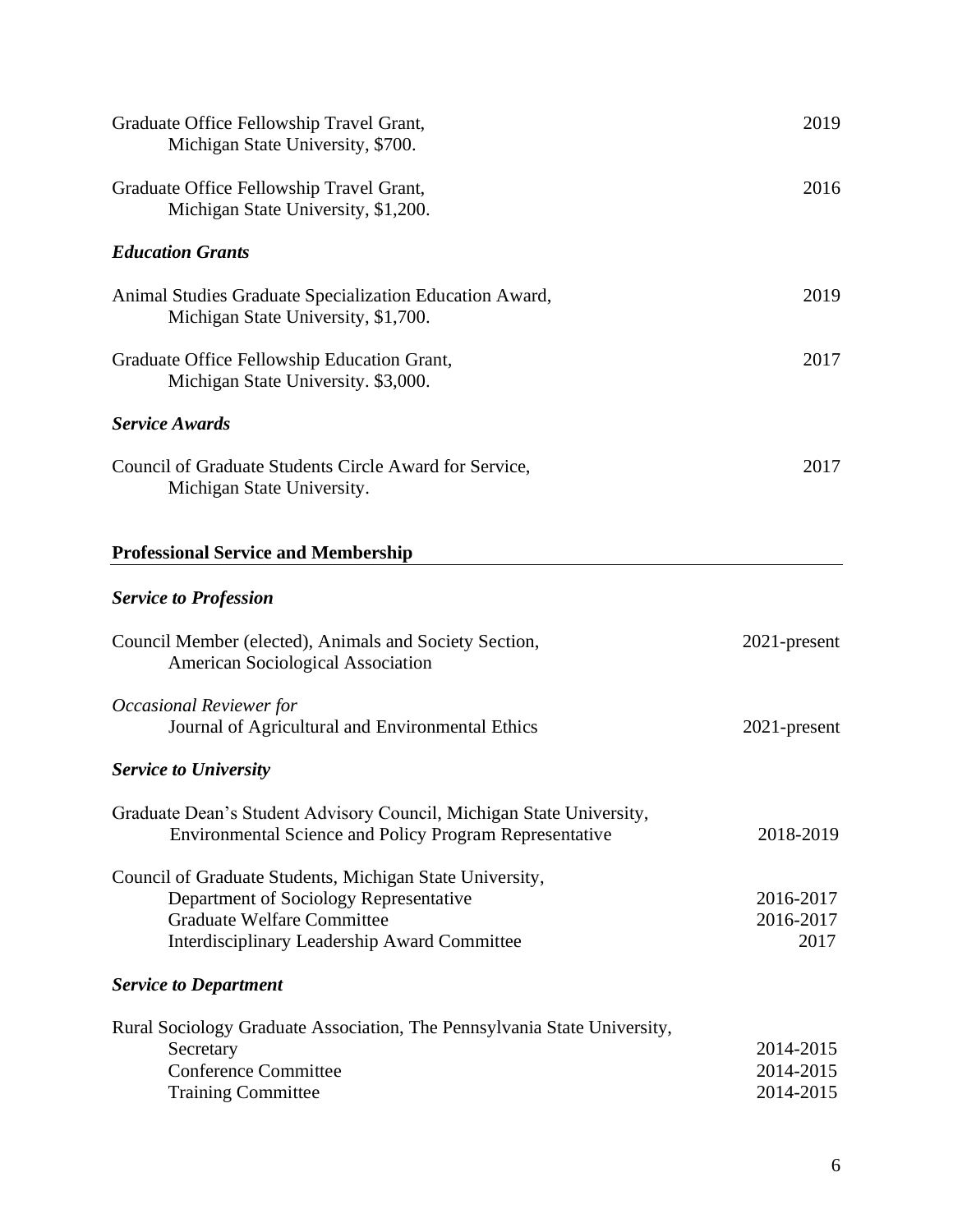| Department of Agricultural Economics, Sociology, and Education,<br>The Pennsylvania State University, Seminar Committee                              | 2014-2015                                                          |
|------------------------------------------------------------------------------------------------------------------------------------------------------|--------------------------------------------------------------------|
| <b>Other Service</b>                                                                                                                                 |                                                                    |
| Healthcare Bargaining Co-Leader,<br>Michigan State University Graduate Employees' Union.                                                             | 2015                                                               |
| <b>Professional Organization Membership</b>                                                                                                          |                                                                    |
| American Sociological Association,<br>Animals and Society Section<br>Environment, Technology and Society Section<br>Sociology of Development Section | $2015$ -present<br>$2015$ -present<br>2015-present<br>2021-present |
| International Association of Society and Natural Resources                                                                                           | 2019-present                                                       |
| The Agriculture, Food, and Human Values Society                                                                                                      | 2021-present                                                       |
| Rural Sociological Society,<br>Natural Resource Research and Interest Group<br>Sociology of Agriculture and Food Research and Interest Group         | 2014-present<br>2014-present<br>2014-present                       |
| North Central Sociological Association                                                                                                               | 2021-present                                                       |
| Michigan State University Graduate Employees' Union                                                                                                  | 2015-present                                                       |

## **Skills and Training**

## *Software Familiarity*

## *General*

- Microsoft Word
- Microsoft Excel
- Microsoft PowerPoint
- Adobe Acrobat
- Mendeley

## *Quantitative*

- SPSS
- STATA
- SAS (moderate)
- Qualtrics

## *Geospatial*

• ArcGIS (moderate)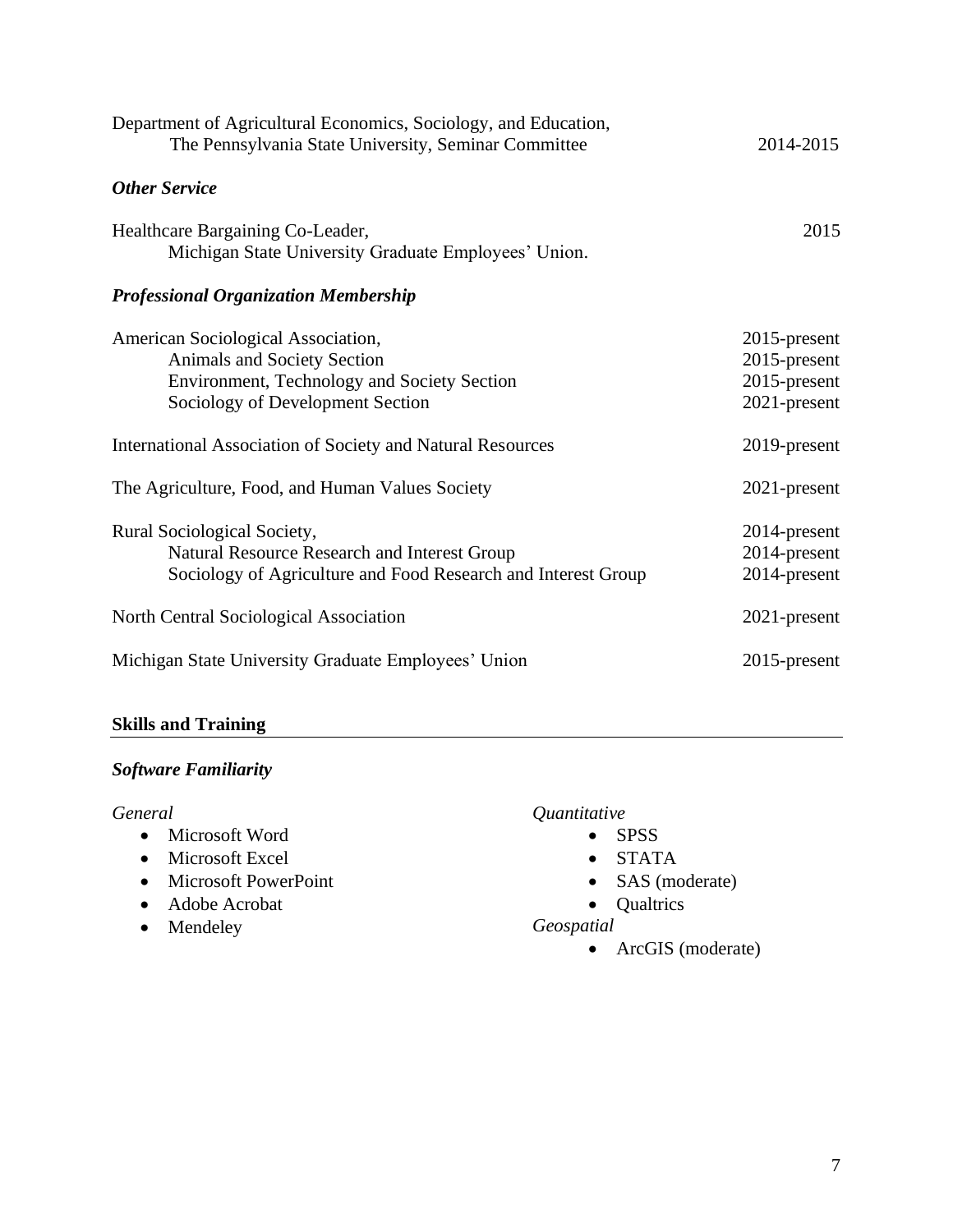# *Methods Courses Completed*

## *At Michigan State University*

| PSY 992: Seminar in Psychology: Multi-level Modelling                                                                                 | Spring 2020              |
|---------------------------------------------------------------------------------------------------------------------------------------|--------------------------|
| SOC 985: Qualitative Field Research                                                                                                   | Fall 2017                |
| SOC 882: Analysis of Social Data II<br>UP 424: GIS and Design Tools for Urban Planning                                                | Spring 2016<br>Fall 2015 |
| At the Pennsylvania State University                                                                                                  |                          |
| RSOC 573: Methods of Survey Data Analysis                                                                                             | Spring 2015              |
| RSOC 513: Methods in the Rural Social Sciences<br>FOR 565: GIS for Landscape Analysis                                                 | Spring 2014<br>Fall 2013 |
| <b>Methods Trainings Attended</b>                                                                                                     |                          |
| Panel Data Analysis Using Stata (Online), Stata Corp.                                                                                 | November 2020            |
| Structural Equation Modelling Using Stata (Online), Stata Corp.                                                                       | November 2020            |
| Working with Dates and Times in Stata (Online), Stata Corp.                                                                           | October 2020             |
| Structural Equation Models and Latent Variables: An Introduction.<br>ICPSR Summer Program, The University of Michigan, Ann Arbor, MI. | <b>July 2019</b>         |
| <b>Teaching Trainings Attended</b>                                                                                                    |                          |
| Summer Online Teaching Tutorial (Online), Michigan State University                                                                   | April 2020               |
| Summer Online Teaching Tutorial, Michigan State University                                                                            | April 2018               |
| New Teaching Assistant Institute, Michigan State University                                                                           | August 2016              |
| <b>Other Relevant Experience</b>                                                                                                      |                          |
| <b>Employment Experience</b>                                                                                                          |                          |
| Edible Avalon                                                                                                                         | 2013                     |
| Community Garden Program Coordinator, Ann Arbor, MI.                                                                                  |                          |
| <b>Interfaith Hospitality Network</b>                                                                                                 | 2011-2013                |
| Family Shelter Aide, Ann Arbor, MI.                                                                                                   |                          |
| <b>Michigan Ability Partners</b>                                                                                                      | 2011-2012                |

Employment and Vocational Coach, Ann Arbor, MI.